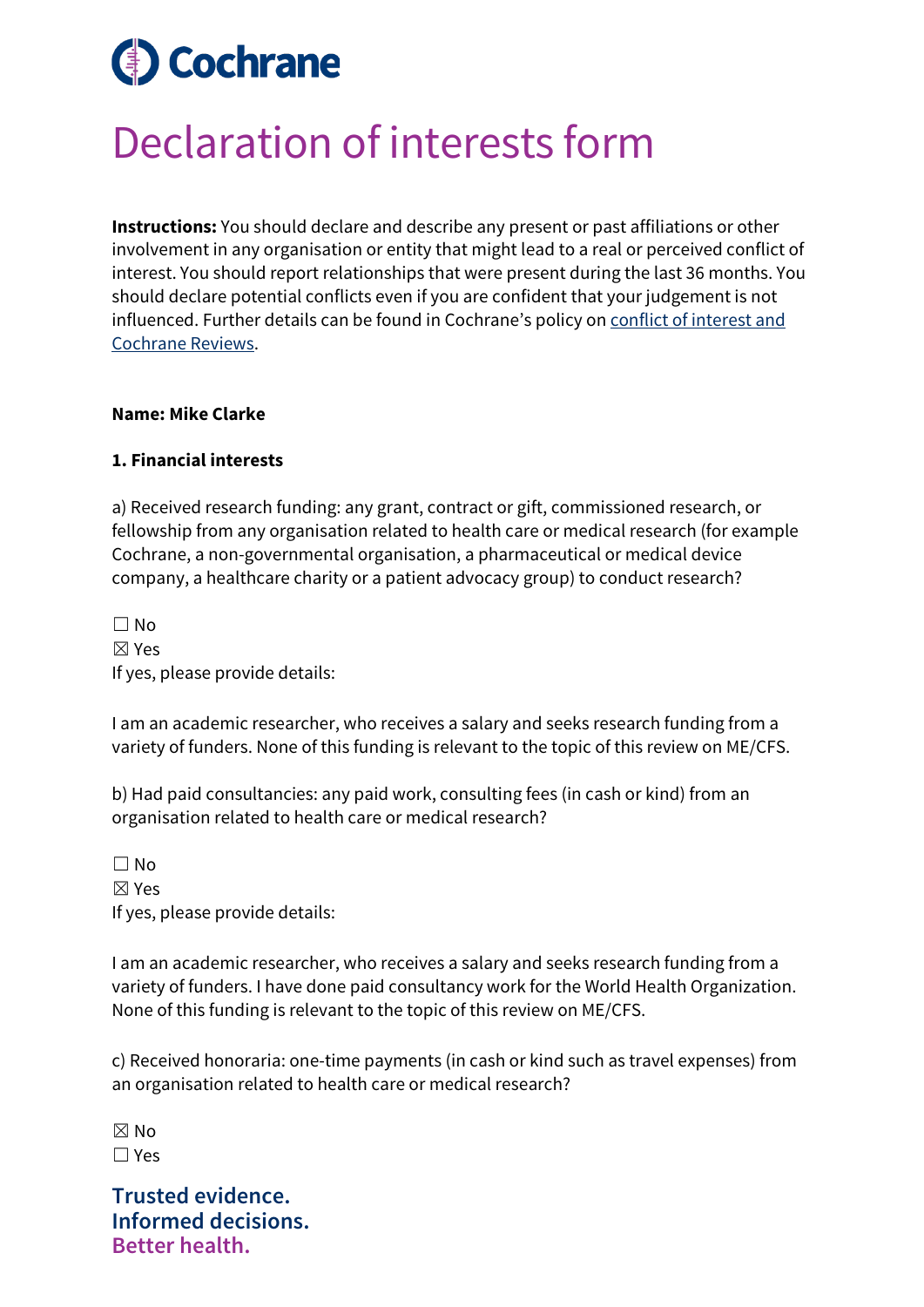

If yes, please provide details:

d) Served as a director, officer, partner, trustee, employee or held a position of management with an organisation related to health care or medical research?

| $\Box$ No                       |
|---------------------------------|
| $\boxtimes$ Yes                 |
| If yes, please provide details: |

I am Research Director and Chair of the Board Trustees for Evidence Aid. These are unfunded positions.

e) Possessed share-holdings, stock, stock options, equity with an organisation related to health care or medical research (excludes mutual funds or similar arrangements where the individual has no control over the selection of the shares)?

 $\boxtimes$  No ☐ Yes If yes, please provide details:

f) Received personal gifts from an organisation related to health care or medical research?

| $\boxtimes$ No                  |
|---------------------------------|
| $\Box$ Yes                      |
| If yes, please provide details: |

g) Had an outstanding loan with an organisation related to health care or medical research?

☒ No ☐ Yes If yes, please provide details:

h) Received royalty payments from an organisation related to health care or medical research?

 $\Box$  No ☒ Yes If yes, please provide details:

I receive royalty payments from Springer for a book on bioethics in disasters.

**Trusted evidence. Informed decisions. Better health.**